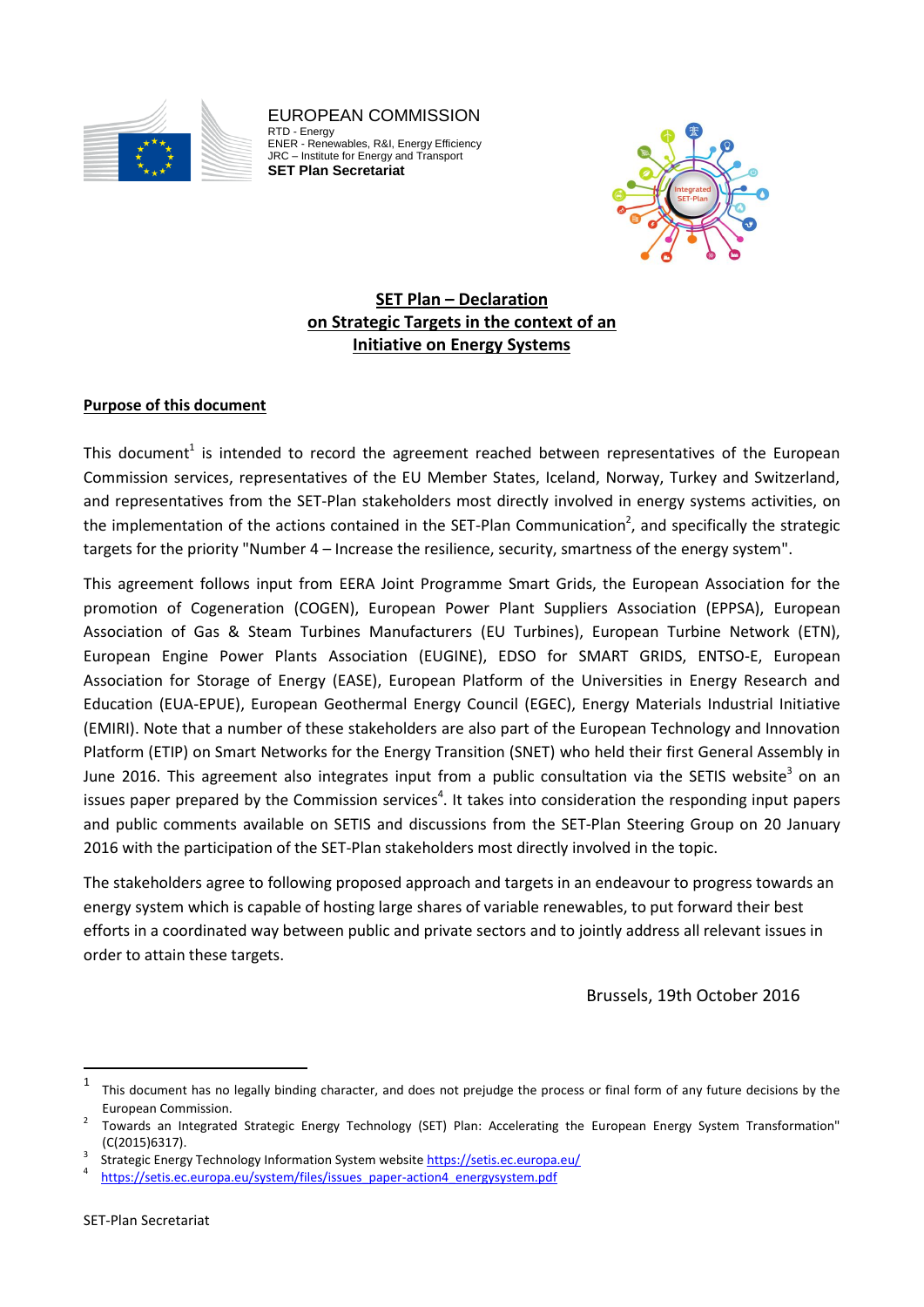# **4.1) An optimised European power grid**

## **Introduction**

In the 2020 and 2030 climate-energy packages, the EU committed itself to lower greenhouse gas emissions by 20% by 2020 and 40% by 2030, with respect to 1990, and to reach a share of renewables of 20% by 2020 and at least 27% by 2030.

In this framework, the **European power grid** has a central role to play and is seen as the starting point to progress towards an energy system approach. Indeed, today, it integrates already a high share of renewables (26% of renewables in 2013, 10% being variable renewables) with high growth perspectives and offers a number of possibilities to connect to heat and transport networks (e.g. through energy storage or with electric vehicles). The energy transition will be based mainly on dispersed sustainable electricity generation and distributed load controls.

A system approach is therefore needed to guide research and innovation activities in view of designing and developing a portfolio of appropriate solutions. The optimised power system must enable a greater flexibility and effective capacity of the electricity system which, in turn, allows connecting effectively and efficiently an ever-increasing share of variable renewables (wind and solar) and coping with new consumption profiles coming, for instance, from electric vehicles. Conversely, system flexibility can be reached in several ways:, for example: upgrading of the entire electricity value chain (generation, transmission, distribution and customers, and energy storage), reinforcing/creating new links with other energy networks, via for example power to heat/cold, power to gas/liquid and connections with the electrical components of the transport network and increasing the capabilities of RES through the improvement of their predictability and mechanism development for the future systems network services.

In order to meet the identified challenges in the power system, technologies, systems and services for more flexibility should therefore be developed in the following areas:

- Energy grids and systems (including interconnections),
- Storage, connections with other energy networks
- Demand response, integration of prosumers
- Flexible and sustainable backup and generation
- Optimised integration of renewables

Not only should the flexibility of the system be enhanced but also its economic efficiency.

#### **1) Flexibility**

The power system must be **more flexible** by enhancing the grid hosting capacity for RES and by responding to variability and uncertainty of operational conditions from short time scale resulting from new variable loads and variable renewable generation to long time scales resulting from a wide range of possible energy scenarios. Enabling the needed flexibility calls for the following:

1.1) **Grid** smartening in the sense of grid **observability and controllability**, which brings to the system improved forecasting and operation. Benefits will be the potential for less curtailment of distributed generation resources, such as photovoltaic or small wind installations, for improved management of distribution losses and voltages, and for reducing negative effects or durations of interruptions due to equipment failure. This requires substations at high, medium and low voltage levels (HV, MV and LV) **equipped with remotely accessible monitoring and control devices**.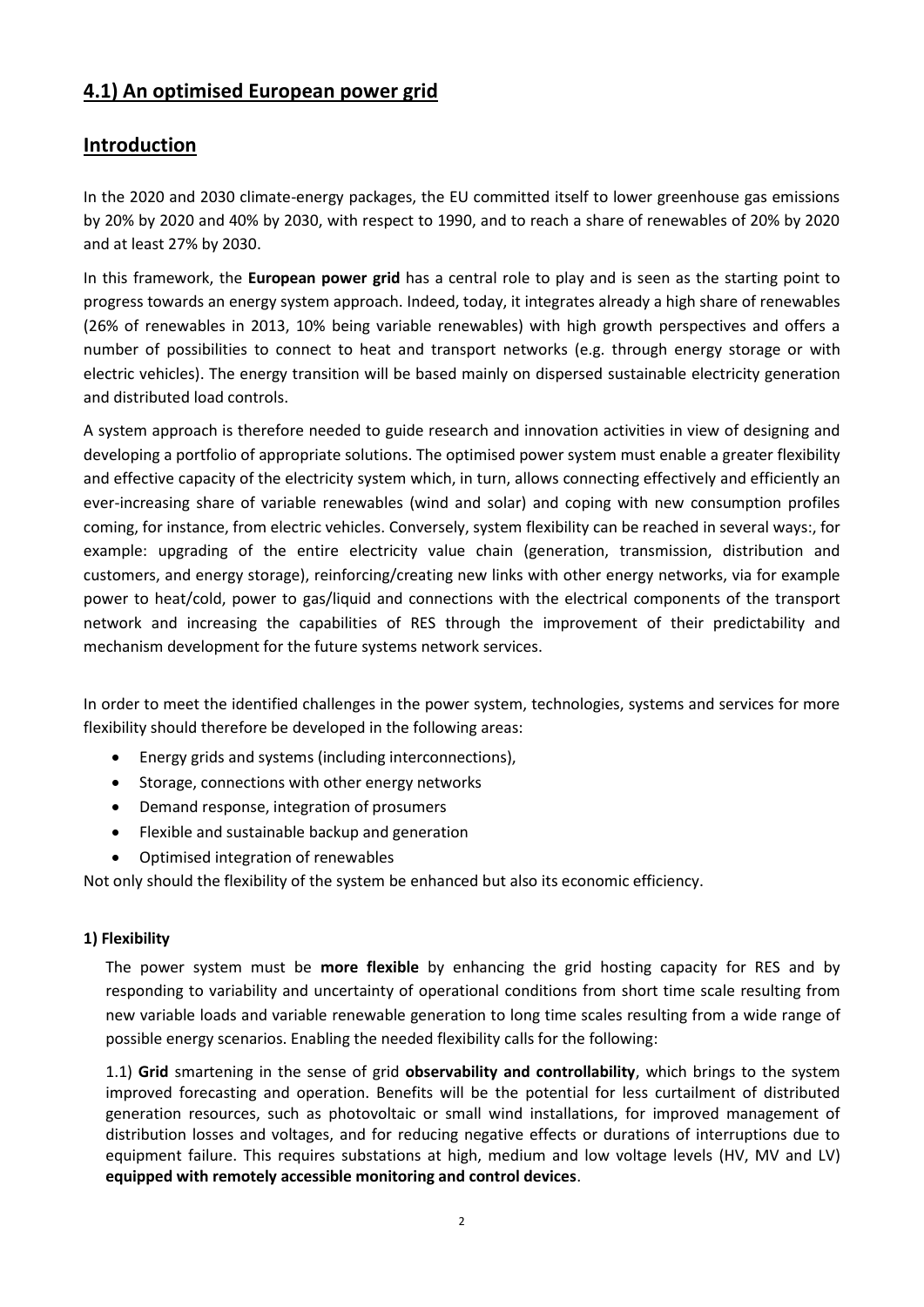1.2) **Tools for managing the** *variability and uncertainty* **of operational conditions** at several timescales. Since distributed generation replaces central generation, self-consumption becomes increasingly important affecting the load profile supplied from the integrated grid. With distributed generation and storage growing in the energy mix and at prosumers' sites, more and more customers can support the paradigm change where loads follow variable generation through demand response, instead of having generation following load as practiced today. Examples of the R&I that can contribute to management of variability and uncertainty include work on transmission and distribution planning under uncertainty, on forecasting methods especially applied on local conditions, on synthetic inertia, or on market design for demand response and for the interaction between different partial markets and different grids.

1.3) Increased **grid hosting capacity** for renewable generation. This acknowledges that the electricity system including the grids and Information and Communication Technology platforms, are where the innovations described in this paper come together and create value for customers. The challenge lies to a large extent in the distribution systems where a combination of network reinforcements, congestion management, energy storage, demand response and market and system operational improvements are needed. Finding the right balance for each region between reinforcements and improved market, storage, demand response and operations tools will have significant economic effects. Examples of R&I activities that can contribute to increased use of the grid infrastructure are: development of methodologies, software, models for planning, market and network assessment, monitoring schemes to extend the life time of the networks, use of new power technologies, integration of energy storage, and the ICT platforms to support all these developments.

1.4) Further **flexibility of centralised and decentralised thermal power generation** technologies, including for the combined use of heat and power. Flexibilisation in this sense includes not only the speed to adapt to changes in demand and volatile RES generation, but also the ability to integrate the storage and use of excess energy via power-to-heat and power-to-gas, the further development of hybrid solutions combining vRES with the reliability of dispatchable energy sources, an increased fuel flexibility supporting a switch from fossil to renewable sources, a better integration of industrial combined production of heat and power into the overall system and an increased used of sustainable combined production of power and heat/cold (e.g. from biomass, solar, waste, geothermal and heat pumps). A key challenge in this is the efficient use of data from the system to run the plants and have them react efficiently and minimising the environmental and climate impact.

1.5) Increase the forecast capability of RES to provide services to the energy system. This include improvements technologies, tools and services. like combining locally RES production with storage or/and power to gas facilities so as to reduce the variability of the production and enable RES to be a market player and to provide services to the grid.

#### **2) Economic efficiency**

Economic efficiency is tied strongly on one hand to technological and cost reduction progress – in particular for technologies such as energy storage and flexible thermal generation which support flexibility – and on the other hand to market design and dynamic pricing. R&I is needed to accompany progress in these fields.

Network operators face a technology transition in the years to come. Keeping the system reliable, at the likely different levels requested by the different economic agents, means a power system that is observable and controllable while welcoming a growing number of such agents, using dynamic prices and customer-centric market design. The existing power system has been designed by implementing a software (cyber ICT) layer on the top of a hardware (equipment) layer. The future power system's cyber layer will cover the whole continent, and will reach, whenever possible, various agents in order to observe and help them optimizing their behaviours. This new cyber layer may also contribute to mitigate/delay infrastructure investments, thanks to integrated intelligent infrastructure monitoring strategies enabling life extension and exploitation.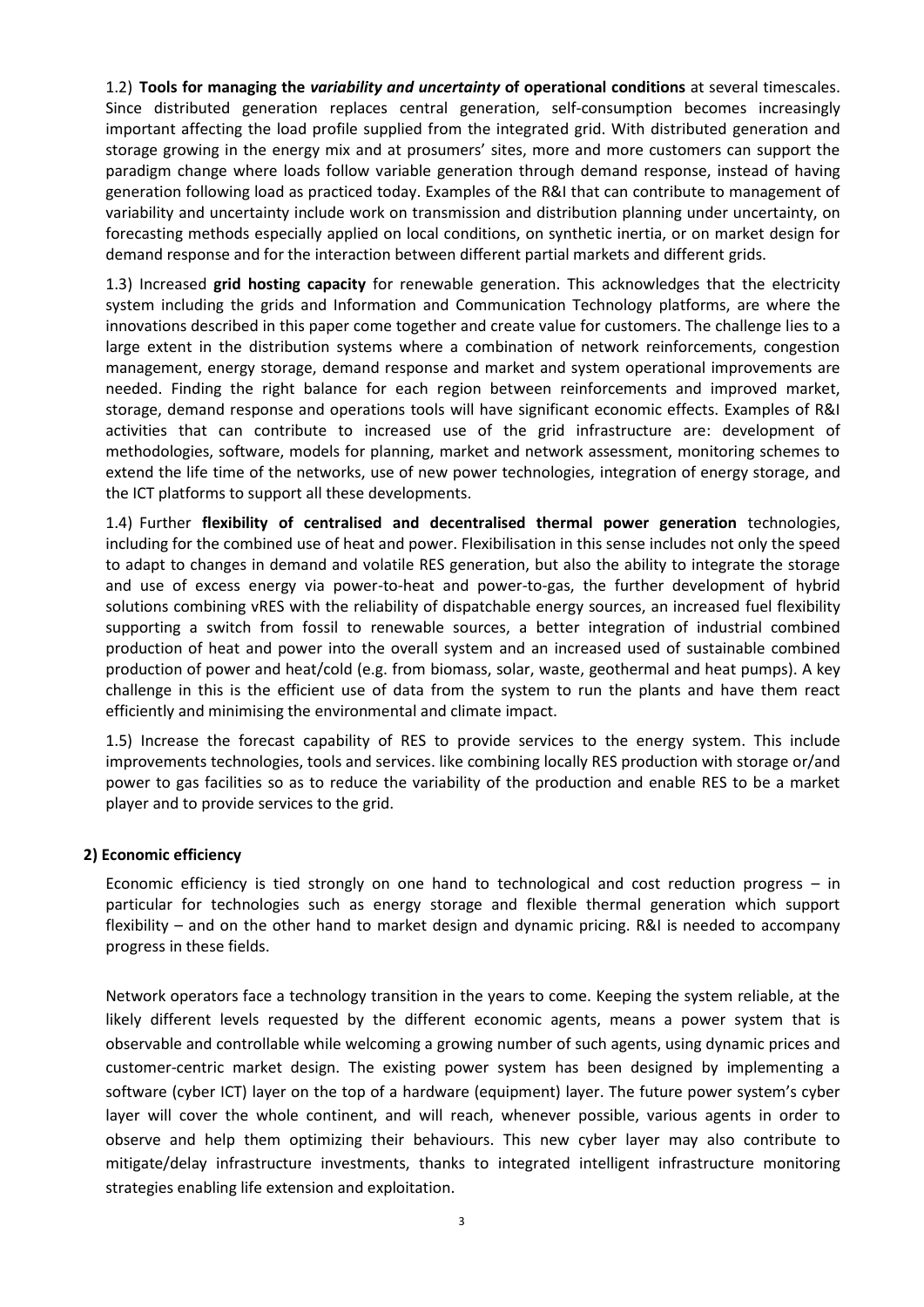### **Overarching goals**

The SET-Plan R&I activities aim at developing, maturing and demonstrating technologies, systems and services up to a Technology Readiness Level 7-9, i.e. up to demonstration-pre-commercial. These will enable developing and operating the power system with the appropriate level of reliability and economic efficiency, while integrating variable renewables, such as wind and solar generation (see in annex the gross electricity generation from wind and solar in 2013 – EU 28). The required flexibility will be provided thanks to innovative technologies enhancing customer participation, integrating better storage, making the best use of connections with other networks (e.g. heat&cold, transport) and optimizing the use of flexible sustainable combined power and heat generation.

#### **Strategic Targets**

**Flexibility of the system, by 2030**

Technologies for grid observability and controllability: **the percentage of substations** at high, medium and low voltage levels **equipped with remotely accessible monitoring and control devices should be 80% or higher for HV and MV substations and around 25% for LV substations.** Values will vary depending on Member States.

**Tools** for managing the variability and uncertainty of operational conditions should enable the **peak load to be reduced by 25% due to demand response by 2030<sup>5</sup> .**

Technologies for flexibilisation of centralised and decentralised thermal power generation **enabling 50% of all thermal power plants (new as well as retrofitted) should meet the flexibility requirements demanded by vRES.** This requires:

- Doubling of average ramping-rates (the speed at which output can be increased or decreased)
- Halving efficiency losses for part-load operations
- Reducing minimum load by 30% compared to the average of today (avoiding plant switch-off)

Increasing the capability of RES to provide services to the energy system by:

- **Improving accuracy of forecasting models** for aggregated RES plant power production **by 10 %**
- Developing technologies, tools, services and interfaces **enabling a full and effective integration of RES in the grid** (balancing services, dispatch, contribution to the stability, 'smart' connection with the grid)

#### **Economic efficiency**

 $\overline{a}$ 

The main indicator for the technological development that will be used focuses on the **cost reduction by 2030** of energy storage ranging from **50% to 70%** depending on the specific technologies **for the same**  storage function<sup>6</sup>. Here storage is meant broadly, including batteries, pumped hydro, the interaction of heat and electricity networks, power-to-heat and power-to-gas/fuel concepts, interaction of gas, heat and electricity networks.

<sup>&</sup>lt;sup>5</sup> In ENTSO-E TYNDP 2016, under the scenario 'European Green Revolution', demand-response potential is fully used to shift the daily load in response to the available supply resulting in a reduction of peak load of 20%; therefore 25% is considered as an ambitious goals that R&I could enable

 $^6$  Cost and performance of EV Batteries, Final Report for The Committee on Climate Change, 2012, see Fig 6-1, Measurement details to be developed for other technologies.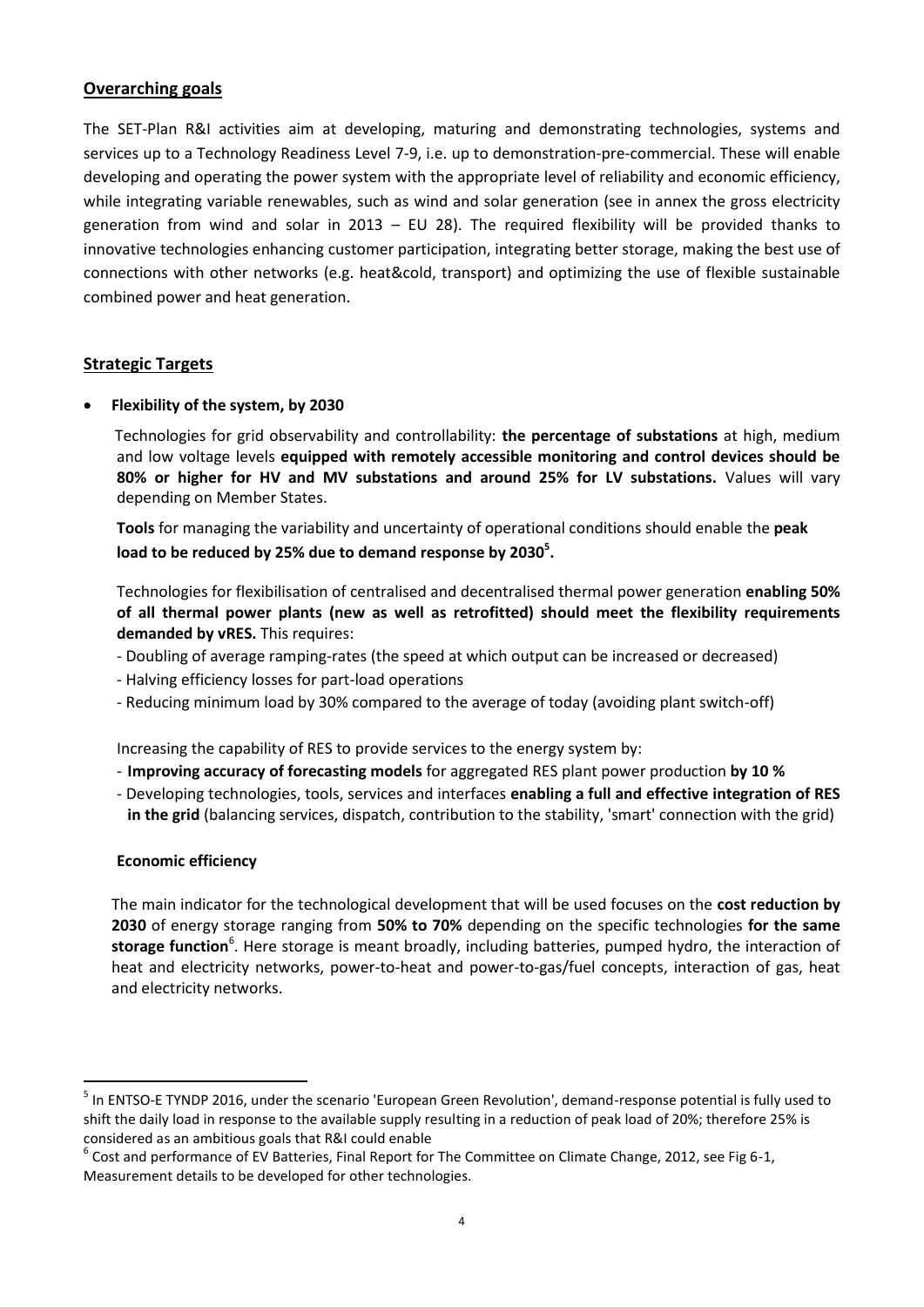The targets mentioned above should be understood as aspirational targets for which the SET-Plan promotes R&I activities that will, if successful, enable these targets to be reached. The fact that these targets will actually be reached or not will depend on the evolution of the energy system, on the market conditions and the large scale deployment of the matured technologies, parameters on which the SET-Plan has little influence.

As soon as the Temporary SET-Plan Working Group on the Energy System is operational, it will re-evaluate the above-mentioned input-oriented targets with a view on complementing or replacing them by clear output-oriented targets.

### *Monitoring of the targets*

For the **overarching goal**, an **overall indicator** will be defined to capture progress in developing, maturing and demonstrating technologies, systems and services to be able to operate the power system with the appropriate level of reliability and economic efficiency, while integrating variable renewables. For example, the percentage of methodologies and tools developed in R&I projects whose results can be implemented within eight years of projects completion in at least two European countries' electricity or related markets could be tracked. A target value should be set based on recent projects results' implementation. This is to indirectly capture efficiency improvements in grids as these are a function of effective dissemination and implementation of RDI results.

**The flexibility of the electricity system** and especially the magnitude of its connections with other energy networks can be assessed thanks to an **EU-28 modelling system, relying on several scenarios**. Common scenarios with gas and strongly improved system adequacy forecasting methodology will be useful to monitor the progress towards targets. This will also allow to model and track the system's capacity to operate with much higher share of production from variable renewables with the modelling of all flexibility mechanisms such as demand-response, storage with re-electrification, power to-x (energy transferred to other networks),and flexible generation and improved capacities of variable renewables to service the grid. The modelling system should also be able to assess the impact of interconnections between EU Member States networks and of greenhouse gas savings and the impact of local grid (microgrids) and power to heat solutions as regional and local forecasting renewables modelling together with innovative mix solutions. In this respect, tools and methodologies used to produce the Ten Years Network Development Plans (TYNDP) for electricity and gas will be particularly useful. A better and more complete modelling of the new capacities from renewables to fully understand the energy system evolution and new necessities is needed.

To monitor the progress on technologies for **grid observability and controllability**, the percentage of HV, MV and LV separable networks that use smart meter data for observability and/or control system will be tracked. In order to capture reliability benefits of observability and controllability, a target should be quantified on reductions in average duration of service interruptions; basis will be CEER annual statistics.

As already stated above, the targets and their monitoring will be re-evaluated by the Temporary SET-Plan Working Group on the Energy System, as soon as it is operational.

Regarding capacity available from **demand response**, studies on current and future years' data will be made together with estimates of customers' price elasticity, in combination with the TYNDP's.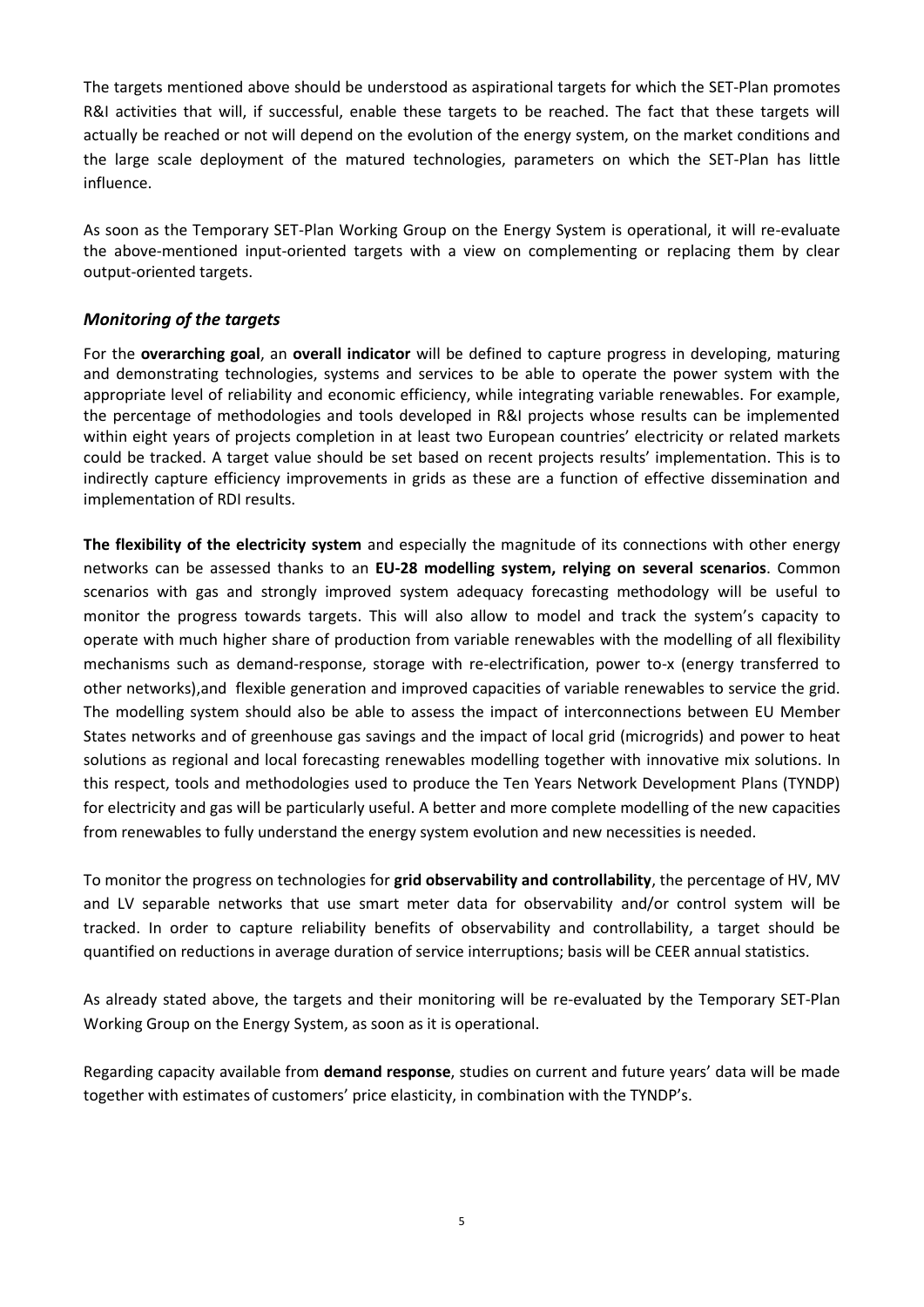The capabilities **to assess safety, stability and security** will rely on ENTSO-E's new adequacy methodology<sup>7</sup> and partly on the network codes. This should enable us to define additional indicators with grid operators who bear the responsibility for these matters. Reference values should then be established based on historical data and the evolution of the situation predicted. These are nonetheless non-trivial issues, requiring studies as well as the inclusion of data security aspects (cybersecurity).

### **Next steps**

The stakeholders agree to develop and clarify within 12 months any missing details of target values and indicators, as well as a detailed implementation plan for the delivery of these targets, determine joint and/or coordinated actions, to identify:

- the ways in which the EU and national research and innovation programs could most usefully contribute,

- the contributions of the private sector, research organizations, and universities

- all issues of a technological, socio-economic, regulatory or other nature that may be of relevance in achieving the targets.

They will report regularly on the progress with the purpose to monitor the realisation of the targets and take rectifying action where and whenever necessary.

The stakeholders intend to use the European Technology and Innovation Platform on "Smart Networks for Energy Transition" that was set up on 27 June 2016, which builds on the Set-Plan EEGI, Smart Grid Technology Platform, EERA and includes additional stakeholders (e.g. EASE), as the main vehicle for discussing and agreeing on the implementation plan.

 $\overline{a}$ 

<sup>7</sup> Midterm Adequacy Forecast (ENTSO-E) 2016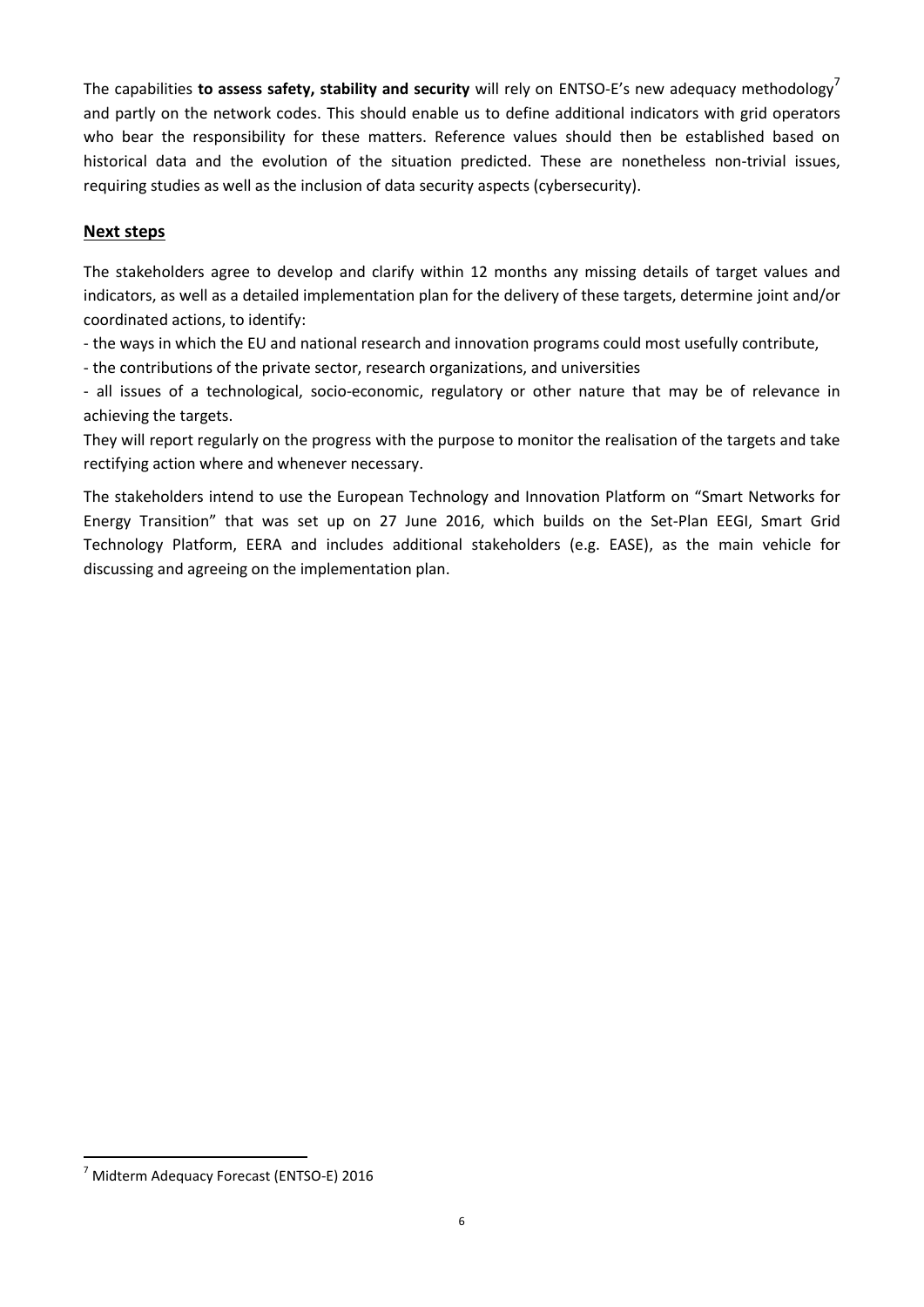|              | Gross<br>electricity<br>generation | Wind<br>2014 (TWh) | Solar | <b>Total</b><br>$wind +$<br>solar | % wind-<br>solar/gross<br>electricity |
|--------------|------------------------------------|--------------------|-------|-----------------------------------|---------------------------------------|
|              |                                    |                    |       |                                   |                                       |
| <b>EU-28</b> | 3190.7                             | 253.2              | 97.8  | 350.9                             | 11.0                                  |
| BE           | 72.7                               | 4.6                | 2.9   | 7.5                               | 10.3                                  |
| BG           | 47.5                               | 1.3                | 1.3   | 2.6                               | 5.4                                   |
| <b>CZ</b>    | 86.0                               | 0.5                | 2.1   | 2.6                               | 3.0                                   |
| DK           | 32.2                               | 13.1               | 0.6   | 13.7                              | 42.5                                  |
| DE           | 627.8                              | 57.4               | 36.1  | 93.4                              | 14.9                                  |
| EE           | 12.4                               | 0.6                | 0.0   | 0.6                               | 4.9                                   |
| IE           | 26.3                               | 5.1                | 0.0   | 5.1                               | 19.5                                  |
| EL           | 50.5                               | 3.7                | 3.8   | 7.5                               | 14.8                                  |
| ES           | 278.7                              | 52.0               | 13.7  | 65.7                              | 23.6                                  |
| FR           | 562.8                              | 17.2               | 5.9   | 23.2                              | 4.1                                   |
| <b>HR</b>    | 13.6                               | 0.7                | 0.0   | 0.8                               | 5.6                                   |
| IT           | 279.8                              | 15.2               | 22.3  | 37.5                              | 13.4                                  |
| CY           | 4.4                                | 0.2                | 0.1   | 0.3                               | 6.1                                   |
| LV           | 5.1                                | 0.1                | 0.0   | 0.1                               | 2.7                                   |
| LT           | 4.4                                | 0.6                | 0.1   | 0.7                               | 16.2                                  |
| LU           | 3.0                                | 0.1                | 0.1   | 0.2                               | 5.9                                   |
| HU           | 29.4                               | 0.7                | 0.1   | 0.7                               | 2.4                                   |
| MT           | 2.2                                | 0.0                | 0.1   | 0.1                               | 3.0                                   |
| NL           | 103.4                              | 5.8                | 0.8   | 6.6                               | 6.4                                   |
| AT           | 65.4                               | 3.8                | 0.8   | 4.6                               | 7.1                                   |
| PL.          | 159.1                              | 7.7                | 0.0   | 7.7                               | 4.8                                   |
| PT           | 52.8                               | 12.1               | 0.6   | 12.7                              | 24.1                                  |
| RO           | 65.7                               | 6.2                | 1.6   | 7.8                               | 11.9                                  |
| SI           | 17.4                               | 0.0                | 0.3   | 0.3                               | 1.5                                   |
| SΚ           | 27.4                               | 0.0                | 0.6   | 0.6                               | 2.2                                   |
| FI           | 68.1                               | 1.1                | 0.0   | 1.1                               | 1.6                                   |
| SE           | 153.7                              | 11.2               | 0.0   | 11.3                              | 7.3                                   |
| UK           | 338.9                              | 32.0               | 4.1   | 36.1                              | 10.6                                  |

## **Annex: Gross electricity generation from wind and solar per EU Member State in 2014**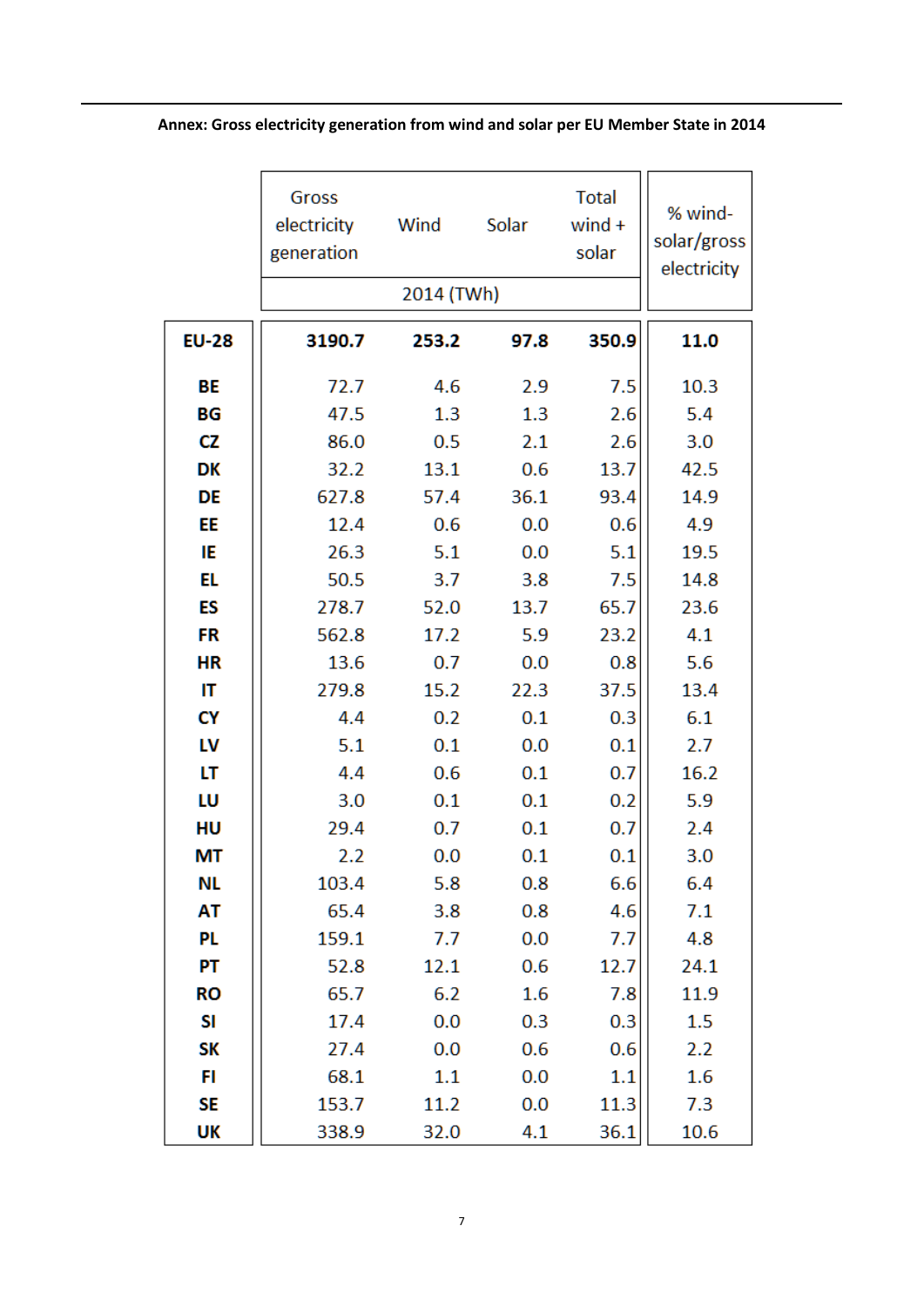## **4.2) Integrated local and regional energy systems**

## **Introduction**

**Regional and local energy systems are** composed of locally and regionally available energy sources, built infrastructures, specific production and consumption characteristics and user and consumer structures. They have an important role to play in reaching the 2020 and 2030 targets and to reduce our energy dependency. They also have to provide appropriate services to citizens, to the overall European energy system, ensure the security of supply and maximize the primary energy efficiency and the share of renewables. According to actual drivers like technologies for decentralised energy systems, digitalisation and associated business models and current societal trends, local and regional energy systems will face of transformation in the coming years. In that respect, also the entire regional and local technology and innovation ecosystems will be an important factor.

Therefore, smart and integrated local and regional energy systems need to be developed and implemented urgently. They will allow integrating efficient energy supplies from various sustainable and variable sources and securing optimal utilisation of the limited local and regional infrastructures and resources. These local systems will also connect to the overall energy and associated digital system, contributing to its stability, resilience and flexibility.

In this new systemic approach, electricity, gas, heating and cooling grids, end-use technologies in buildings and other infrastructures (e.g. water supply and sewage systems, transport system etc.), different kinds of end-users and management of energy conversion are combined and integrated. By using energy management, monitoring systems and smart technologies, synergies between different energy vectors and infrastructures will be leveraged in order to achieve optimal solutions for the regional or local energy systems as well as for the overall European energy system.

This new approach will lead to new jobs in Europe and place the European energy industry and research institutions in a globally competitive position with new export opportunities. Furthermore, it is a European ambition to strengthen the knowledge base of the universities with a resulting increase in highly qualified candidates, who will ensure the growth of European industry.

The transport sector is also challenged to integrate more renewables. Electric vehicles are an opportunity for using renewable electricity and the related infrastructure can be part of the local or regional system. Production of renewable fuels (e.g. bio-fuels, power to gas/fuels) is another opportunity for integration between different energy systems.

It is important to focus on integrated solutions, where several grids interact, e.g. by combining heating and cooling systems, energy storage assets, management of buildings and infrastructure, etc. Integrating all parts of the energy system also allows for the balancing of fluctuating electricity production in an efficient and cost-effective manner.

R&I focus should aim at maximizing the share of local renewable and recovered resources, minimising the conversion losses and identify synergies to recover unused energy. Furthermore the implementation of smart and integrated energy systems is not only a technological practice, but also a social, cultural, commercial and political practice where cooperation and coordination are pivotal ingredients. It entails a change in the relationship between production, distribution, consumption and storage, going beyond capacity optimisation.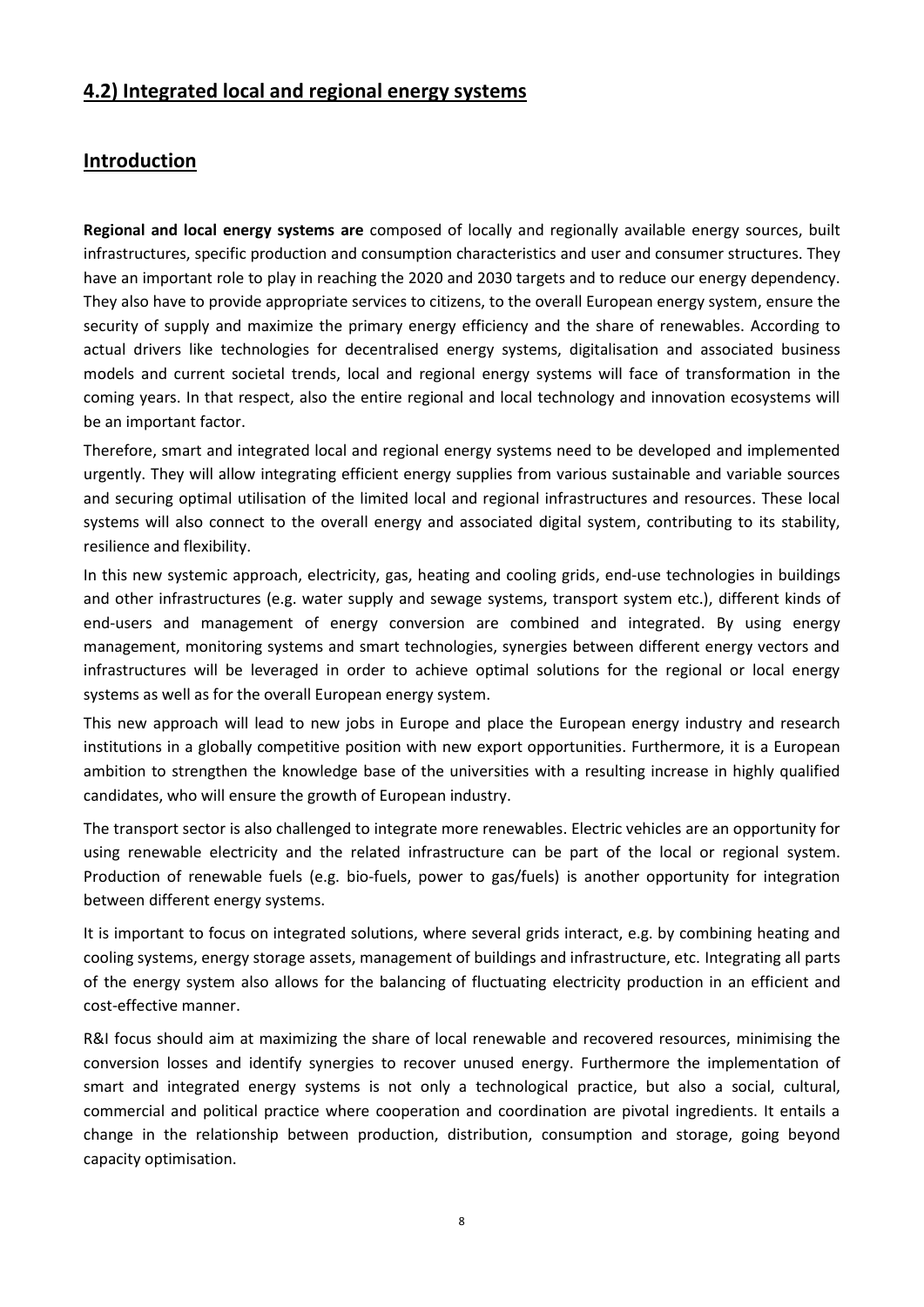Implementing smart and integrated energy systems requires organizational innovation, new business models, new or reconfigured value chains, new actors in the research and business landscape of energy services and technologies as well as a better integration of different types of end-users into the energy system. A variety of entrepreneurial initiatives and partnerships among multiple actors are needed to speed up the implementation of smart and integrated energy in society. Integrated initiatives are needed to support social, institutional, organisational and market innovation in the energy sector including the intersections between energy supply, energy efficiency, and new user practices.

Supporting new cooperative approaches and common standards will not only strengthen local and regional transition dynamics and entrepreneurship, but also enable steps towards EU level solutions in the integration of energy systems. This will help sustain European industrial leadership in sustainable energy solutions worldwide while paving the way to a low-carbon economy.

### **Overarching goals**

*(One of the first missions of the Temporary working group dealing with this part will be to refine and quantify the targets and propose an approach to monitoring, before developing the implementation plan).*

- Integrated local and regional energy systems shall be developed in order to contribute to increase integration and accessibility for various infrastructures as well as for technologies and players in enduse, smart services, system operation, generation and conversion, storage, system operation, smart services,
- Advanced design tools and optimized management of energy networks, in particular for heating, supplied by renewable energy and waste heat recovery,
- Design, plan, construct and operate highly efficient system of systems to minimise the consumption of non-renewable resources, maximise conversion efficiencies and optimise the utilisation of energy and ICT-infrastructures (existing and new)
- Increasing flexibility of the energy system, in particular the short and long terms, in order to fulfil the requirements for system operation as well as from different user-groups (end-users, retail, generation, retail, end-users/storage) with particular focus on the optimized integration of energy from local renewable sources,
- Maintaining or even increasing the resiliency of the energy system and considering safety, security & privacy aspects as integral design parameters,
- Enable the development of new and smart energy services for the dynamic management of the energy systems and empower and integrate end-users by increasing connectivity and data accessibility,
- Enable cities and regions to be actors in their sustainable energy supply, participate in inter-regional exchange of energy, including solutions that allow for high shares of renewables, up and beyond 100%.